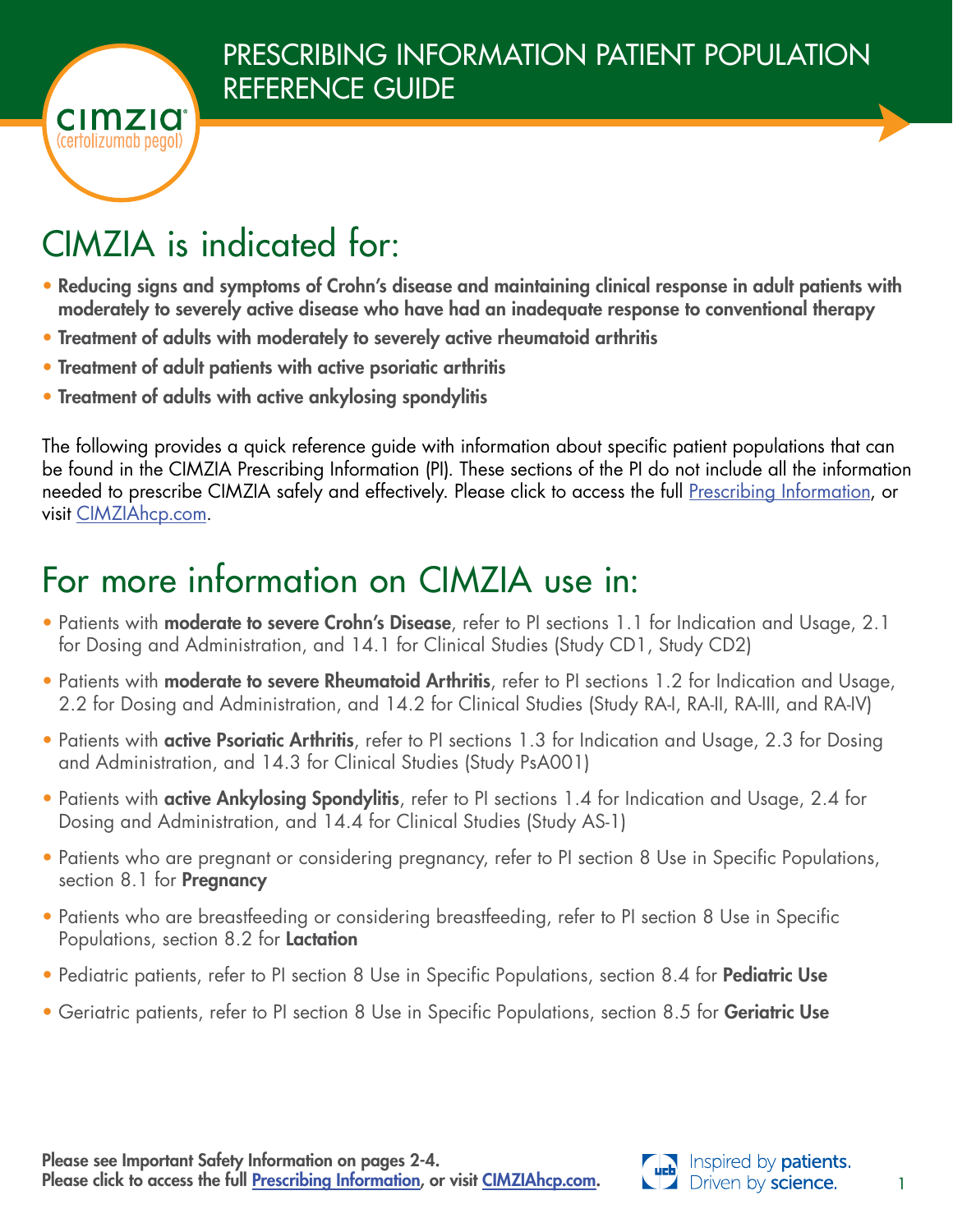

## **Indications**

CIMZIA is indicated for the treatment of adults with moderately to severely active rheumatoid arthritis (RA). CIMZIA is indicated for the treatment of adult patients with active psoriatic arthritis (PsA). CIMZIA is indicated for the treatment of adults with active ankylosing spondylitis (AS). CIMZIA is indicated for reducing signs and symptoms of Crohn's disease (CD) and maintaining clinical response in adult patients with moderately to severely active disease who have had an inadequate response to conventional therapy.

## Important Safety Information

Serious and sometimes fatal side effects have been reported with CIMZIA, including tuberculosis (TB), bacterial sepsis, invasive fungal infections (such as histoplasmosis), and infections due to other opportunistic pathogens (such as Legionella or Listeria). Patients should be closely monitored for the signs and symptoms of infection during and after treatment with CIMZIA. Lymphoma and other malignancies, some fatal, have been reported in children and adolescent patients treated with TNF blockers, of which CIMZIA is a member. CIMZIA is not indicated for use in pediatric patients.

Other serious side effects have been reported with CIMZIA, including heart failure, anaphylaxis or serious allergic reactions, hepatitis B reactivation, nervous system disorders, blood problems, and certain immune reactions (including a lupus-like syndrome). It is not recommended to administer CIMZIA with other biologic DMARDs due to an increased risk of infections. In pre-marketing controlled trials of all patient populations combined, the most common adverse reactions (≥8%) were upper respiratory infections (18%), rash (9%), and urinary tract infections (8%).

#### *Risk of Serious Infections and Malignancy*

Patients treated with CIMZIA are at an increased risk for developing serious infections that may lead to hospitalization or death. Most patients who developed these infections were taking concomitant immunosuppressants such as methotrexate or corticosteroids. CIMZIA should be discontinued if a patient develops a serious infection or sepsis. Reported infections include:

- Active tuberculosis, including reactivation of latent tuberculosis. Patients with tuberculosis have frequently presented with disseminated or extrapulmonary disease. Patients should be tested for latent tuberculosis before CIMZIA use and during therapy. Treatment for latent infection should be initiated prior to CIMZIA use.
- Invasive fungal infections, including histoplasmosis, coccidioidomycosis, candidiasis, aspergillosis, blastomycosis, and pneumocystosis. Patients with histoplasmosis or other invasive fungal infections may present with disseminated, rather than localized disease. Antigen and antibody testing for histoplasmosis may be negative in some patients with active infection. Empiric anti-fungal therapy should be considered in patients at risk for invasive fungal infections who develop severe systemic illness.
- Bacterial, viral and other infections due to opportunistic pathogens, including Legionella and Listeria.

The risks and benefits of treatment with CIMZIA should be carefully considered prior to initiating therapy in patients with chronic or recurrent infection. Patients should be closely monitored for the development of signs and symptoms of infection during and after treatment with CIMZIA, including the possible development of tuberculosis in patients who tested negative for latent tuberculosis infection prior to initiating therapy.

#### Lymphoma and other malignancies, some fatal, have been reported in children and adolescent patients treated with TNF blockers, of which CIMZIA is a member. CIMZIA is not indicated for use in pediatric patients.

Patients treated with CIMZIA are at an increased risk for developing serious infections involving various organ systems and sites that may lead to hospitalization or death. Opportunistic infections due to bacterial, mycobacterial, invasive fungal, viral, parasitic, or other opportunistic pathogens including aspergillosis, blastomycosis, candidiasis, coccidioidomycosis, histoplasmosis, legionellosis, listeriosis, pneumocystosis and tuberculosis have been reported with TNF blockers. Patients have frequently presented with disseminated rather than localized disease.

2 Treatment with CIMZIA should not be initiated in patients with an active infection, including clinically important localized infections. CIMZIA should be discontinued if a patient develops a serious infection or sepsis. Patients greater than 65 years of age, patients with co-morbid conditions, and/or patients taking concomitant immunosuppressants (e.g., corticosteroids or methotrexate) may be at a greater risk of infection. Patients who develop a new infection during treatment with CIMZIA should be closely monitored, undergo a prompt and complete diagnostic workup appropriate for immunocompromised patients, and appropriate antimicrobial therapy should be initiated. Appropriate empiric antifungal therapy should also be considered while a diagnostic workup is performed for patients who develop a serious systemic illness and reside or travel in regions where mycoses are endemic.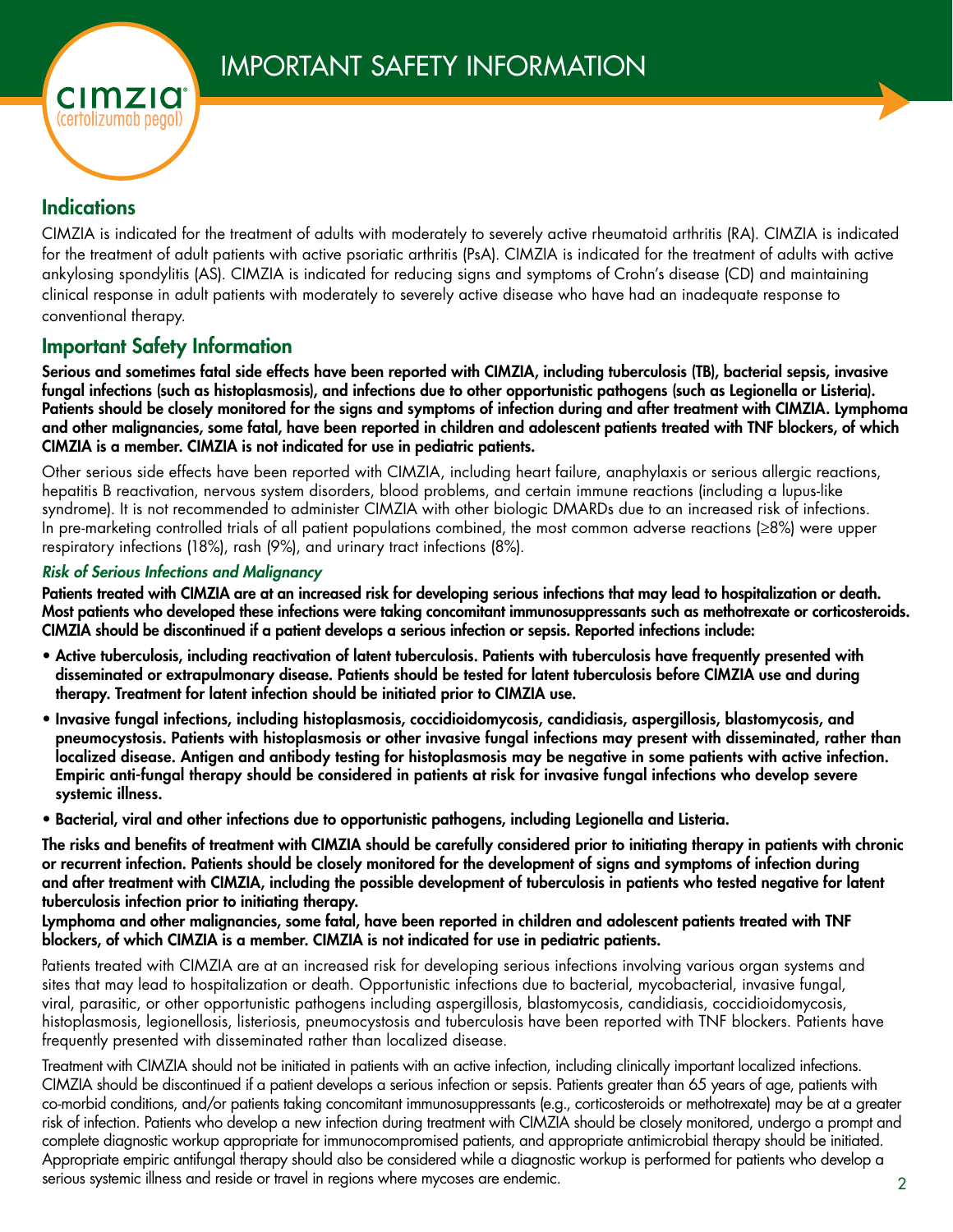

### Important Safety Information (cont)

#### *Malignancies*

During controlled and open-labeled portions of CIMZIA studies of Crohn's disease and other diseases, malignancies (excluding nonmelanoma skin cancer) were observed at a rate of 0.5 per 100 patient-years among 4,650 CIMZIA-treated patients versus a rate of 0.6 per 100 patient-years among 1,319 placebo-treated patients. In studies of CIMZIA for Crohn's disease and other investigational uses, there was one case of lymphoma among 2,657 CIMZIA-treated patients and one case of Hodgkin lymphoma among 1,319 placebo-treated patients. In CIMZIA RA clinical trials (placebo-controlled and open label), a total of three cases of lymphoma were observed among 2,367 patients. This is approximately 2-fold higher than expected in the general population. Patients with RA, particularly those with highly active disease, are at a higher risk for the development of lymphoma. The potential role of TNF blocker therapy in the development of malignancies is not known.

Malignancies, some fatal, have been reported among children, adolescents, and young adults who received treatment with TNF-blocking agents (initiation of therapy ≤18 years of age), of which CIMZIA is a member. Approximately half of the cases were lymphoma (including Hodgkin's and non-Hodgkin's lymphoma), while the other cases represented a variety of different malignancies and included rare malignancies associated with immunosuppression and malignancies not usually observed in children and adolescents. Most of the patients were receiving concomitant immunosuppressants.

Cases of acute and chronic leukemia have been reported with TNF-blocker use. Even in the absence of TNF-blocker therapy, patients with RA may be at a higher risk (approximately 2-fold) than the general population for developing leukemia.

Postmarketing cases of hepatosplenic T-cell lymphoma (HSTCL), a rare type of T-cell lymphoma that has a very aggressive disease course and is usually fatal, have been reported in patients treated with TNF blockers, including CIMZIA. The majority of reported TNF blocker cases occurred in adolescent and young adult males with Crohn's disease or ulcerative colitis. Almost all of these patients had received treatment with the immunosuppressants azathioprine and/or 6-mercaptopurine (6-MP) concomitantly with a TNF blocker at or prior to diagnosis. Carefully assess the risks and benefits of treatment with CIMZIA, especially in these patient types.

Melanoma and Merkel cell carcinoma have been reported in patients treated with TNF-antagonists, including CIMZIA. Periodic skin examinations are recommended for all patients, particularly those with risk factors for skin cancer.

#### *Heart Failure*

Cases of worsening congestive heart failure (CHF) and new onset CHF have been reported with TNF blockers. CIMZIA has not been formally studied in patients with CHF. Exercise caution when using CIMZIA in patients who have heart failure and monitor them carefully.

#### *Hypersensitivity*

Symptoms compatible with hypersensitivity reactions, including angioedema, dyspnea, hypotension, rash, serum sickness, and urticaria, have been reported rarely following CIMZIA administration. Some of these reactions occurred after the first administration of CIMZIA. If such reactions occur, discontinue further administration of CIMZIA and institute appropriate therapy.

#### *Hepatitis B Reactivation*

Use of TNF blockers, including CIMZIA, has been associated with reactivation of hepatitis B virus (HBV) in patients who are chronic carriers of this virus. Some cases have been fatal. Test patients for HBV infection before initiating treatment with CIMZIA. Exercise caution in prescribing CIMZIA for patients identified as carriers of HBV, with careful evaluation and monitoring prior to and during treatment. In patients who develop HBV reactivation, discontinue CIMZIA and initiate effective anti-viral therapy with appropriate supportive treatment.

#### *Neurologic Reactions*

Use of TNF blockers, including CIMZIA, has been associated with rare cases of new onset or exacerbation of clinical symptoms and/or radiographic evidence of central nervous system demyelinating disease, including multiple sclerosis, and with peripheral demyelinating disease, including Guillain-Barré syndrome. Rare cases of neurological disorders, including seizure disorder, optic neuritis, and peripheral neuropathy have been reported in patients treated with CIMZIA. Exercise caution in considering the use of CIMZIA in patients with these disorders.

#### *Hematologic Reactions*

Rare reports of pancytopenia, including aplastic anemia, have been reported with TNF blockers. Medically significant cytopenia (e.g., leukopenia, pancytopenia, thrombocytopenia) has been infrequently reported with CIMZIA. Advise all patients to seek immediate medical attention if they develop signs and symptoms suggestive of blood dyscrasias or infection (e.g., persistent fever, bruising, bleeding, pallor) while on CIMZIA. Consider discontinuation of CIMZIA therapy in patients with confirmed significant hematologic abnormalities.